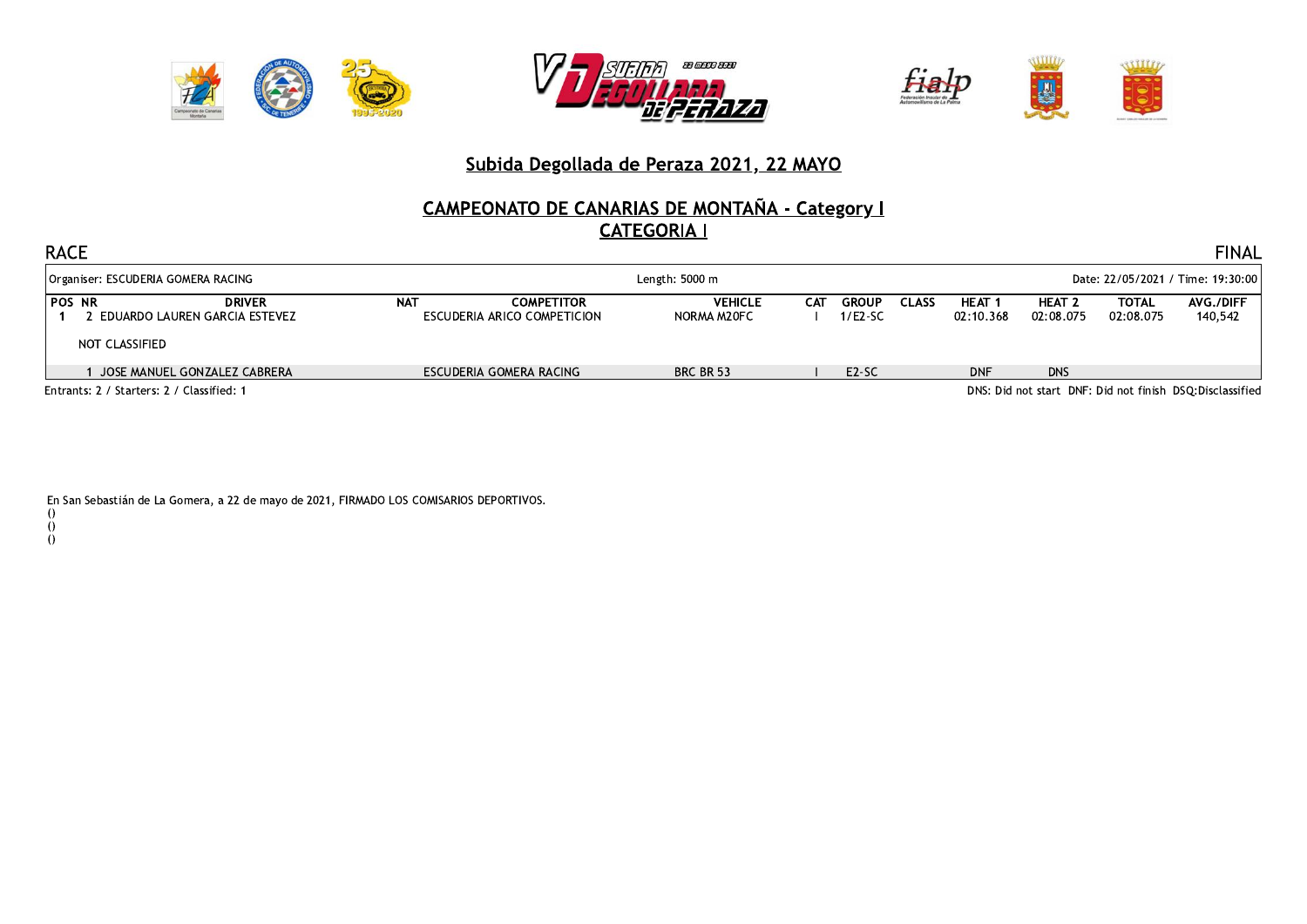





### Subida Degollada de Peraza 2021, 22 MAYO

# CAMPEONATO DE CANARIAS DE MONTAÑA - Category II

|                                                      | <b>RACE</b><br><b>FINAL</b>                                                                           |                                                                                        |            |                                                                            |                                              |            |                                       |       |                                             |                                         |                                 |                                   |
|------------------------------------------------------|-------------------------------------------------------------------------------------------------------|----------------------------------------------------------------------------------------|------------|----------------------------------------------------------------------------|----------------------------------------------|------------|---------------------------------------|-------|---------------------------------------------|-----------------------------------------|---------------------------------|-----------------------------------|
| Organiser: ESCUDERIA GOMERA RACING<br>Length: 5000 m |                                                                                                       |                                                                                        |            |                                                                            |                                              |            |                                       |       |                                             | Date: 22/05/2021 / Time: 19:30:00       |                                 |                                   |
|                                                      | <b>POS NR</b>                                                                                         | <b>DRIVER</b><br>3 ADAN RIVERO GARCIA<br>4 ISRAEL MARRERO DE LA ROSA<br>NOT CLASSIFIED | <b>NAT</b> | <b>COMPETITOR</b><br>ESCUDERIA ARICO COMPETICION<br>SEQUENTIAL RACING TEAM | <b>VEHICLE</b><br>BRC 05 EVO<br>SEAT 600 JTR | <b>CAT</b> | <b>GROUP</b><br>1/CM PROM<br>$1$ /E2N | CLASS | HEAT <sub>1</sub><br>02:38.481<br>02:49.755 | <b>HEAT 2</b><br>02:38.551<br>02:51.128 | TOTAL<br>02:38.481<br>02:49.755 | AVG./DIFF<br>113,578<br>00:11.274 |
|                                                      | DNS: Did not start DNF: Did not finish DSQ:Disclassified<br>Entrants: 2 / Starters: 2 / Classified: 2 |                                                                                        |            |                                                                            |                                              |            |                                       |       |                                             |                                         |                                 |                                   |

En San Sebastián de La Gomera, a 22 de mayo de 2021, FIRMADO LOS COMISARIOS DEPORTIVOS.

- $\begin{matrix} 0 \\ 0 \\ 0 \end{matrix}$
- 
-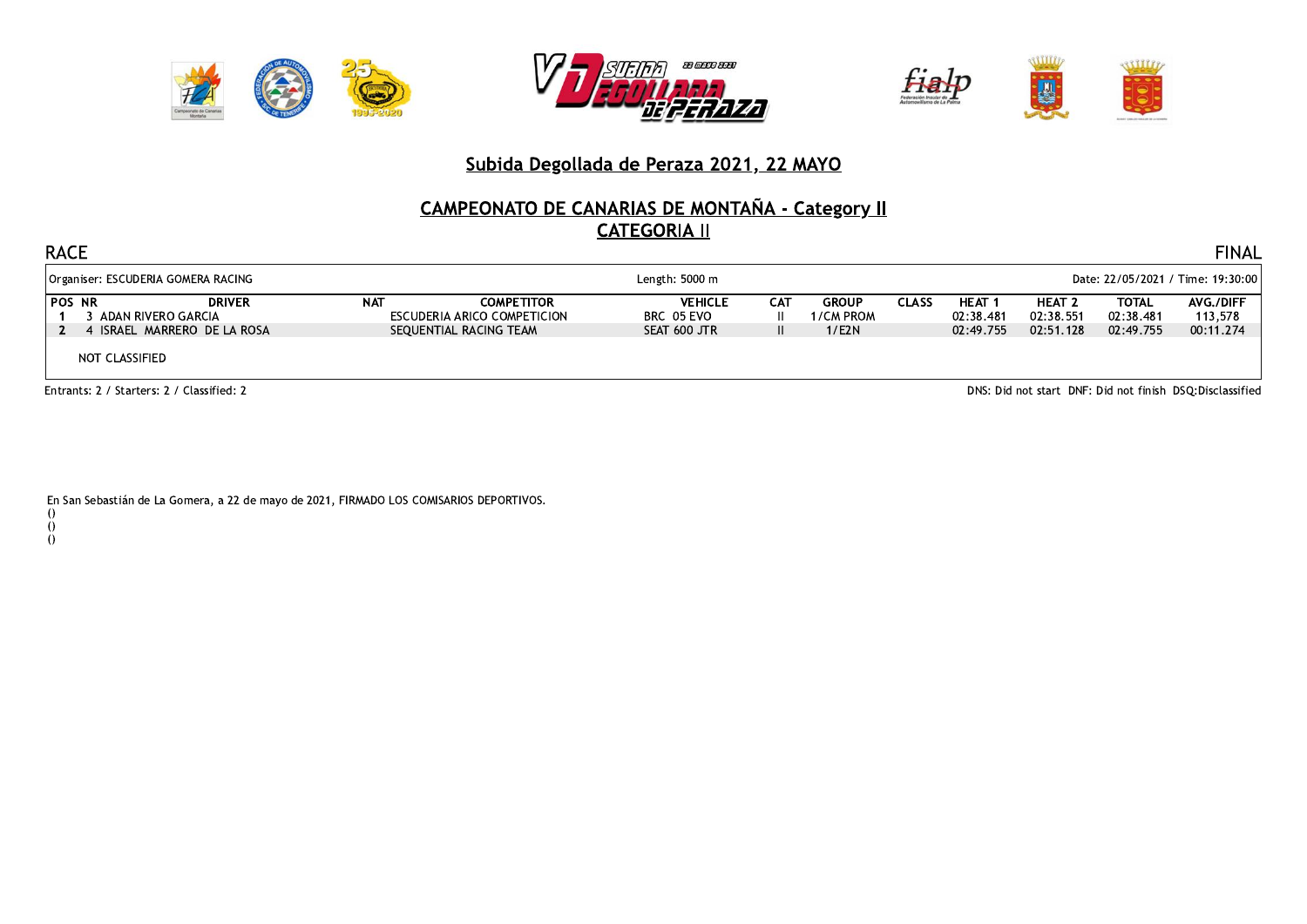





#### Subida Degollada de Peraza 2021, 22 MAYO

# <u> CAMPEONATO DE CANARIAS DE MONTANA - Category III</u><br>CATEGORIA III

| <b>RACE</b>   |                                      |                                    |                                 |   |                 |                  |                     |                                   |              | <b>FINAL</b> |  |  |
|---------------|--------------------------------------|------------------------------------|---------------------------------|---|-----------------|------------------|---------------------|-----------------------------------|--------------|--------------|--|--|
|               | Organiser: ESCUDERIA GOMERA RACING   |                                    | Length: 5000 m                  |   |                 |                  |                     | Date: 22/05/2021 / Time: 19:30:00 |              |              |  |  |
| <b>POS NR</b> | <b>DRIVER</b>                        | <b>NAT</b><br><b>COMPETITOR</b>    | <b>VEHICLE</b>                  |   | CAT GROUP CLASS |                  | HEAT <sub>1</sub>   | HEAT <sub>2</sub>                 | <b>TOTAL</b> | AVG./DIFF    |  |  |
|               | <b>6 CARLOS HERNANDEZ PEREZ</b>      | <b>ESCUDERIA ARICO COMPETICION</b> | PORSCHE 997 GT3 CUP             | Ш | 1/GT            | 1/6a             | 02:37.057           | 02:33.109                         | 02:33.109    | 117,563      |  |  |
| $\mathbf{2}$  | 5 JULIO ANDRES MARTINEZ CAZORLA      | <b>ESCUDERIA DRAGO RALLY</b>       | PORSCHE 996 GT3                 | Ш | 2/GT            | 1/7a             | 02:34.366           | 02:33.407                         | 02:33.407    | 00:00.298    |  |  |
| 3             | JONATHAN GARCIA PALENZUELA           | ESCUDERIA DAUTE REALEJOS           | PORSCHE 997 GT3 CUP RALLYE 2010 | Ш | 3/GT            | 1/6 <sub>b</sub> | 02:37.821           | 02:34.337                         | 02:34.337    | 00:01.228    |  |  |
| 4             | 8 ZACARIAS LEON PADILLA              | SEOUENTIAL RACING TEAM             | MITSUBISHI EVO X                | Ш | 1/TC            | 2/6 <sub>b</sub> | 02:40.015           | 02:38.762                         | 02:38.762    | 00:05.653    |  |  |
| 5.            | 9 ADRIAN LUGO DIAZ                   | C.D. PROGT ARAFO                   | SEAT LEON SUPERCOPA             | Ш | 2/TC            | 1/9 <sub>b</sub> | 02:45.958           | 02:43.028                         | 02:43.028    | 00:09.919    |  |  |
| 6             | <b>16 ARTEMIO RAMOS CORREA</b>       | <b>ESCUDERIA HIERRO SUR</b>        | SEAT LEON SUPERCOPA             | Ш | 3/TC            | 2/9 <sub>b</sub> | 02:52.577           | 02:51.609                         | 02:51.609    | 00:18.500    |  |  |
| 7             | 10 JONAI RODRIGUEZ CRUZ              | ESCUDERIA GOMERA RACING            | HONDA CIVIC EK4                 | Ш | 4/TC            | 1/9c             | 02:58.085           | 02:52.996                         | 02:52.996    | 00:19.887    |  |  |
| 8             | 11 EDUARDO AGÜIN ROSQUETE            | ESCUDERIA DAUTE REALEJOS           | <b>HONDA CIVIC TYPE R</b>       | Ш | 4/GT            | 1/8 <sub>b</sub> | 03:00.501           | 02:53.730                         | 02:53.730    | 00:20.621    |  |  |
| 9.            | 20 RAYCO SANCHEZ HERNANDEZ           | ESCUDERIA GOMERA RACING            | <b>SEAT LEON MK1</b>            | Ш | 5/TC            | 2/8 <sub>b</sub> | 02:57.342           | 02:54.881                         | 02:54.881    | 00:21.772    |  |  |
|               | 10 19 FERNANDO JESUS DIAZ EXPOSITO   | SEOUENTIAL RACING TEAM             | BMW 325 E30                     | Ш | 6/TC            | 1/8a             | 03:00.456           | 02:55.964                         | 02:55.964    | 00:22.855    |  |  |
| 11            | <b>22 MOISES LEON PADILLA</b>        | SEQUENTIAL RACING TEAM             | RENAULT CLIO CUP R              | Ш | 7/TC            | 2/8a             | 02:59.873           | 02:56.691                         | 02:56.691    | 00:23.582    |  |  |
|               | 12 18 JUAN JESUS HERNANDEZ COELLO    | ESCUDERIA GOMERA RACING            | <b>HONDA CIVIC</b>              |   | 8/TC            | 1/5              | 02:59.745           | 02:57.757                         | 02:57.757    | 00:24.648    |  |  |
|               | 13 15 CRISTIAN SUAREZ ACOSTA         | C.D. PROPULSION SPORT CLUB         | FORD SIERRA COSWORTH            | Ш | 1/H90           | 1/10             | 02:59.946           | 03:04.681                         | 02:59.946    | 00:26.837    |  |  |
|               | 14 17 JUAN LORENZO FERNANDEZ CAMACHO | ESCUDERÍA GOMERA RACING            | <b>CITROEN AX</b>               |   | 9/TC            | 2/9c             | 03:01.317           | 03:01.724                         | 03:01.317    | 00:28.208    |  |  |
|               | 15 29 ZEBENSUI RAMON MORALES HERRERA | ESCUDERIA GOMERA RACING            | RENAULT CLIO SPORT              |   | 10/TC           | 3/9c             | 03:05.691           | 03:01.905                         | 03:01.905    | 00:28.796    |  |  |
|               | 16 27 ALFREDO AGUILAR PEREZ          | ESCUDERIA GOMERA RACING            | <b>OPEL CORSA</b>               | Ш | 11/TC           | 3/9 <sub>b</sub> | 03:07.462           | 03:06.937                         | 03:06.937    | 00:33.828    |  |  |
|               | 17 14 JOSE MANUEL DELGADO NEGRIN     | ESCUDERIA VILLA DE ADEJE           | NISSAN 350 Z                    | Ш | 5/GT            | 2/5              | 03:17.520           | 03:07.310 03:07.310               |              | 00:34.201    |  |  |
|               | 18 26 JESUS JONATHAN GOMEZ DURAN     | SEQUENTIAL RACING TEAM             | OPEL ADAM                       |   | 12/TC           | 1/9a             | 03:12.989           | 03:11.264                         | 03:11.264    | 00:38.155    |  |  |
|               | 19 31 RUBEN REYES PADILLA            | ESCUDERIA GOMERA RACING            | CITROEN SAXO VTS                |   | 13/TC           | 4/9c             | 03:13.568           | 03:14.560                         | 03:13.568    | 00:40.459    |  |  |
|               | 20 24 JOSE DAVID HERRERA MESA        | ESCUDERIA GOMERA RACING            | BMW E36                         |   | 14/TC           | 5/9c             | 03:14.623           | 03:14.819                         | 03:14.623    | 00:41.514    |  |  |
|               | 21 21 RAIMUNDO JUAN DE LEON RAMOS    | <b>ESCUDERIA ATOGO</b>             | <b>HYUNDAI GETZ</b>             |   | 15/TC           | 6/9c             | 03:17.662           | <b>DNF</b>                        | 03:17.662    | 00:44.553    |  |  |
|               | 22 23 JOSE BELLO RODRIGUEZ           | SEQUENTIAL RACING TEAM             | <b>BMW E30 325</b>              |   | 16/TC           | 7/9c             | 03:24.582 03:17.707 |                                   | 03:17.707    | 00:44.598    |  |  |
|               | 23 25 MIGUEL ZEBENZUI HERRERA MESA   | ESCUDERÍA ATOGO                    | BMW E36                         |   | 17/TC           | 8/9c             | 03:20.424           | <b>DNS</b>                        | 03:20.424    | 00:47.315    |  |  |
|               | 24 32 JAVIER LEON BARROSO            | ESCUDERÍA ATOGO                    | PEUGEOT 106 RALLY               |   | 18/TC           | 9/9c             | 03:22.774           | 03:21.968                         | 03:21.968    | 00:48.859    |  |  |
|               | 25 33 VALENTIN HERNANDEZ MARICHAL    | ESCUDERIA HIERRO SUR               | PEUGEOT 106 RALLYE 1.3          |   | 19/TC           | 10/9c            | 03:25.355           | 03:23.764                         | 03:23.764    | 00:50.655    |  |  |
|               | 26 28 YERAY RIZO AGUIAR              | ESCUDERIA GOMERA RACING            | OPEL CORSA GSI                  |   | 20/TC           | 4/9 <sub>b</sub> | 03:26.259           | 03:25.879 03:25.879               |              | 00:52.770    |  |  |
|               | NOT CLASSIFIED                       |                                    |                                 |   |                 |                  |                     |                                   |              |              |  |  |
|               | 30 LUCAS ALBERTO RODRIGUEZ CRUZ      | ESCUDERÍA ATOGO                    | <b>HYUNDAI GETZ</b>             | Ш | TC              | 9с               | <b>DNF</b>          | <b>DNS</b>                        |              |              |  |  |
|               | 12 FRANCISO IVAN GALINDO GARCIA      | ESCUDERIA GOMERA RACING            | HONDA CIVIC TYPE R              | Ш | TC              | 9a               | <b>DNF</b>          | <b>DNS</b>                        |              |              |  |  |

Entrants: 28 / Starters: 28 / Classified: 26

DNS: Did not start DNF: Did not finish DSQ:Disclassified

En San Sebastián de La Gomera, a 22 de mayo de 2021, FIRMADO LOS COMISARIOS DEPORTIVOS.

- $\theta$
- $\tilde{0}$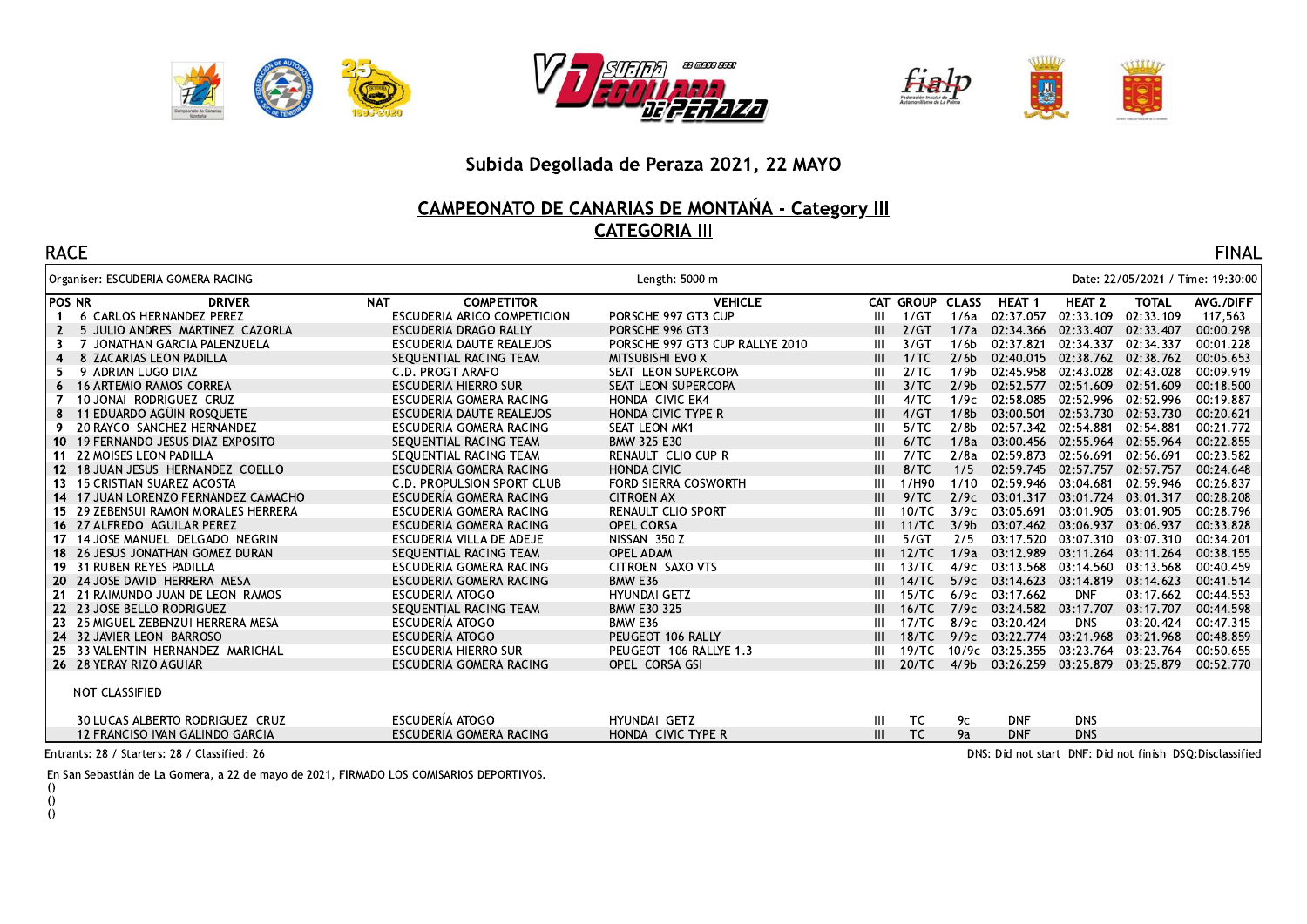

#### *CLASIFICACION FINAL CAMPEONATO R.S.*

| Ur | m<br>υı |                                                         |                                                                                                        |                                                 |  |   |  |
|----|---------|---------------------------------------------------------|--------------------------------------------------------------------------------------------------------|-------------------------------------------------|--|---|--|
|    | 202     | <b>ENERIFI</b><br>RAC <sup>-</sup><br>'EIDE<br>- 12 I A | <b>IESUS</b><br>$H \times A / D$ FDP $\cap$<br>ARMEÑC<br>SANDRA<br>10R <sub>0</sub><br>ZAMORA<br>DEDI. | <b>BMW</b><br>E <sub>3</sub> C<br>$\sim$ $\sim$ |  | u |  |

*-En San Sebastián de La Gomera, siendo las 19:30 horas del día 22 de mayo de 2021, FIRMADO LOS COMISARIOS DEPORTIVOS..*